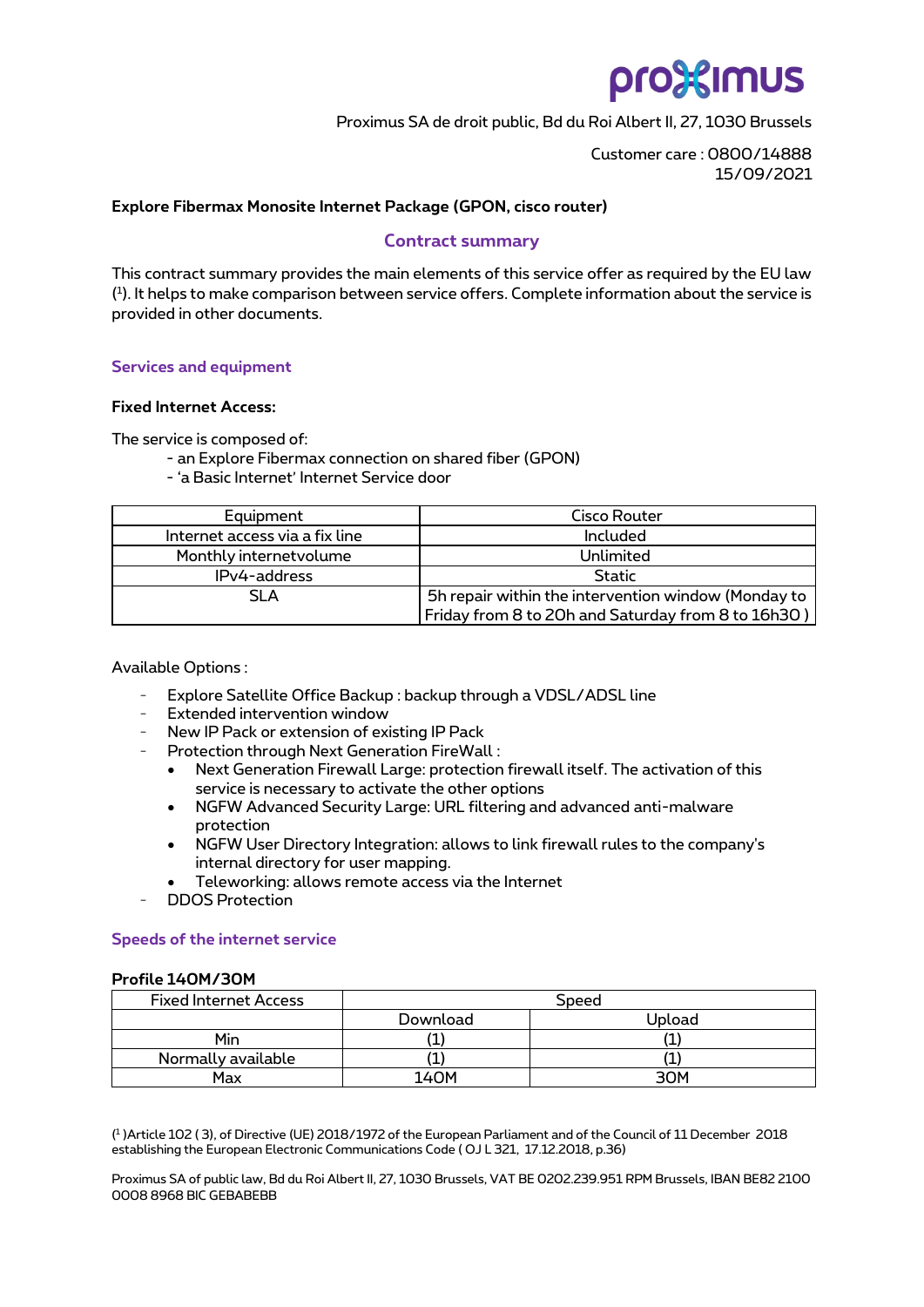# **Profile 250M/30M**

| <b>Fixed Internet Access</b> | Speed             |        |  |  |
|------------------------------|-------------------|--------|--|--|
|                              | Download          | Upload |  |  |
| Min                          | (1                |        |  |  |
| Normally available           |                   |        |  |  |
| Max                          | 250M              | 30M    |  |  |
| Profile 350M/50M             |                   |        |  |  |
| <b>Fixed Internet Access</b> | Speed             |        |  |  |
|                              | Download          | Upload |  |  |
| Min                          | $\left( 1\right)$ |        |  |  |
| Normally available           | $\mathbf 1$       |        |  |  |
| Max                          | 350M              | 50M    |  |  |

## **Profile 500M/100M**

| <b>Fixed Internet Access</b> | Speed    |        |  |
|------------------------------|----------|--------|--|
|                              | Download | Upload |  |
| Min                          |          |        |  |
| Normally available           |          |        |  |
| Max                          | 500M     | 100M   |  |

(1) Your fixed internet speed depends on your address, see [www.proximus.be/professional/internetspeed](https://eur03.safelinks.protection.outlook.com/?url=http%3A%2F%2Fwww.proximus.be%2Fprofessional%2Finternetspeed&data=04%7C01%7Cnathalie.huyghebaert%40proximus.com%7C8519c66d39a34b75cf2f08d9fb7dec1f%7Ce7ab81b21e844bf79dcbb6fec01ed138%7C0%7C0%7C637817340510632558%7CUnknown%7CTWFpbGZsb3d8eyJWIjoiMC4wLjAwMDAiLCJQIjoiV2luMzIiLCJBTiI6Ik1haWwiLCJXVCI6Mn0%3D%7C3000&sdata=oG%2Bl0qABVUYm2iSRVI%2FI84SW6EwXNBpUNwfGQ86hMdE%3D&reserved=0)

# **Price**

Monthly subscription and other costs (in function of the contract duration and the chosen product)

| FiberMax Monosite Internet Package _ Shared fiber & Cisco Router (12 months) |        |                                |                                           |  |
|------------------------------------------------------------------------------|--------|--------------------------------|-------------------------------------------|--|
| Downstream/Upstream                                                          | Router | Price per month<br>(excl. VAT) | <b>Installation charge</b><br>(excl. VAT) |  |
| 140M/30M                                                                     | C1161  | 130,00€                        | 500,00€                                   |  |
| 250M/30M                                                                     | C1161  | 190,00€                        | 500,00€                                   |  |
| 350M/50M                                                                     | C4331  | 330,00€                        | 500,00€                                   |  |
| 500M/100M                                                                    | C4331  | 370,00€                        | 500,00€                                   |  |

| FiberMax Monosite Internet Package _ Shared fiber & Cisco Router (36 months) |        |                                |                                           |  |
|------------------------------------------------------------------------------|--------|--------------------------------|-------------------------------------------|--|
| Downstream/Upstream                                                          | Router | Price per month<br>(excl. VAT) | <b>Installation charge</b><br>(excl. VAT) |  |
| 140M/30M                                                                     | C1161  | 117,00€                        | 250,00€                                   |  |
| 250M/30M                                                                     | C1161  | 171,00€                        | 250,00€                                   |  |
| 350M/50M                                                                     | C4331  | 297,00€                        | 250,00€                                   |  |
| 500M/100M                                                                    | C4331  | 333,00€                        | 250,00€                                   |  |

( 1 )Article 102 ( 3), of Directive (UE) 2018/1972 of the European Parliament and of the Council of 11 December 2018 establishing the European Electronic Communications Code ( OJ L 321, 17.12.2018, p.36)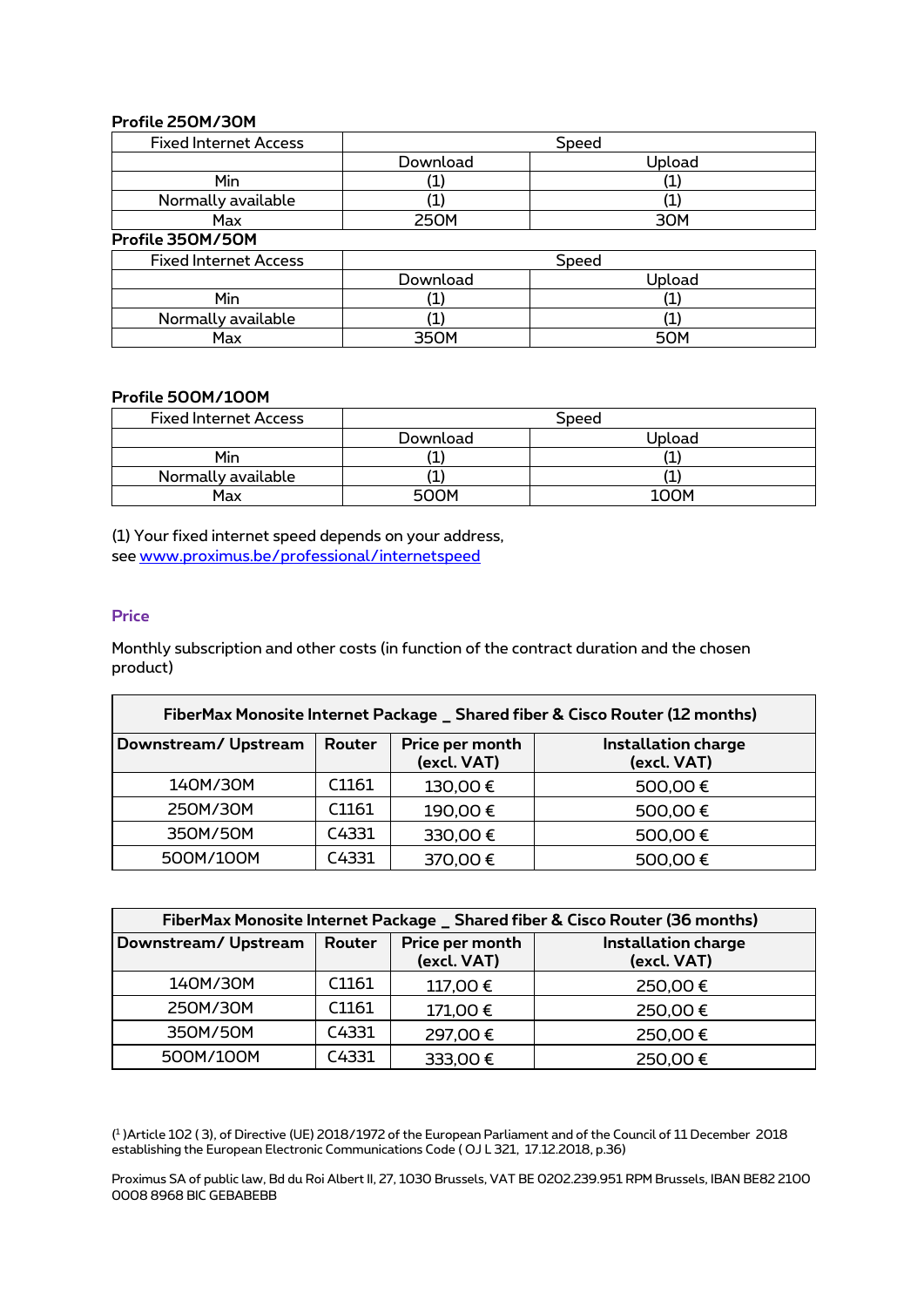Available Options (prices are indicated on the order form)

- Explore Satellite Office Backup
- Extended intervention window
- New IP Pack or extension of existing IP Pack
- Protection through Next Generation Firewall (see price in table below)

|                                                                           | <b>Next Generation</b><br>Firewall<br>(12 months) |                        | <b>Next Generation</b><br>Firewall<br>(36 months) |                        |
|---------------------------------------------------------------------------|---------------------------------------------------|------------------------|---------------------------------------------------|------------------------|
| Price (excl. VAT)                                                         | Price per<br>month                                | Installation<br>Charge | Price<br>per<br>month                             | Installation<br>Charge |
| <b>Next Generation Firewall Large</b><br>(prerequisite for options below) | 149€                                              | 250€                   | 120€                                              | 125€                   |
| <b>NGFW Advanced Security Large</b>                                       | 75€                                               | 100€                   | 60€                                               | 50€                    |
| <b>NGFW User Directory Integration</b>                                    | $0 \in$                                           | 500€                   | $0 \in$                                           | 250€                   |
| Teleworking pack 5 users                                                  | 35€                                               | 150€                   | 28€                                               | 75                     |

- DDOS Protection

|                                   | <b>DDOS Protection</b><br>(12 months or 36 months) |                        |
|-----------------------------------|----------------------------------------------------|------------------------|
| Price (excl. VAT)                 | Price per<br>month                                 | Installation<br>Charge |
| DDOS Protection [up to 500M/100M] | 70€                                                | 250€                   |

### **Duration, renewal and termination**

- Fixed term of 12 or 36 months. At the end of the initial period the contract is tacitly extended for an undefined period.
- Termination in writing at any time by means of a 1 month notice period.
- Service charges due until the service is deactivated. In case of early termination during the initial term, the termination indemnity indicated in the contract is due.

### **Features for end-users with disabilities**

Detailed information on adapted solutions : [www.proximus.be/handicap](http://www.proximus.be/handicap)

### **Other relevant information**

( 1 )Article 102 ( 3), of Directive (UE) 2018/1972 of the European Parliament and of the Council of 11 December 2018 establishing the European Electronic Communications Code ( OJ L 321, 17.12.2018, p.36)